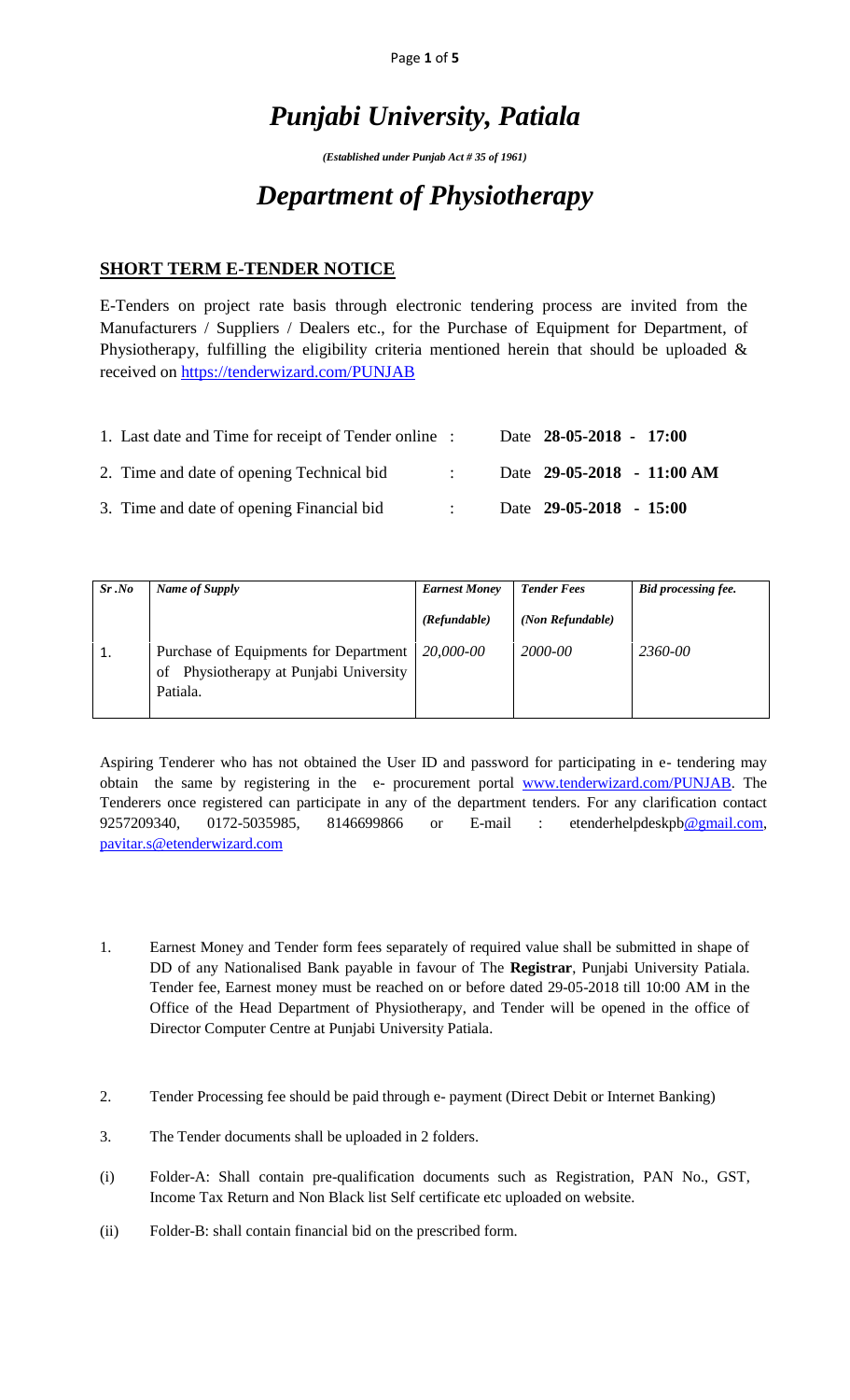- 4. In case earnest money is not deposited for not having the required value, the bids will not be considered and rejected straightaway.
- 5. The folder–B: shall be opened only of those contractors who will be found technically qualified for the supply.
- 6. Corrigendum /Addendum/Corrections, if any will be published in the web site only. Firm shall continue to check the Web site [www.tenderwizard.com/PUNJAB](http://www.tenderwizard.com/PUNJAB)

#### **PRE-QUALIFICATION REQUIREMENTS:-**

- 1. Manufacturers/Suppliers/ Authorized Dealers for Supply of Equipment can only participate.
- 2. The Supplier/Firm shall submit a copy of PAN No., GST No. etc.
- 3. The Supplier/firms shall submit copies of income tax return for the last 2 years.
- 4. The Supplier/firms shall also submit Self certification that they have not been debarred/ blacklisted by any Govt./ Semi Govt. Organization or any Corporation at any stage.

#### **Terms and Conditions:-**

- 1. Prices should be inclusive of all taxes and levies in INR, for Punjabi University Patiala.
- 2. Payment will be released on successful installation and commissioning.
- 3. All items to be supplied must be branded and shall be amply supported onsite directly by OEM. All RMA, shall be in name of Punjabi University, Patiala.
- 4. OEM shall be responsible for onsite training / deployment / configuration etc.
- 5. The material is to be made available/ installed within two weeks from date of placing confirmed Purchase Order along with all the bills.
- 6. If there is holiday on the receipt/opening day of the tender, the tender may be received/ opened on the next working day at the same time and at the same place.
- 7. The Purchase Committee reserves the right to reject the tender without assigning any reason before/after opening of the tenders and the tenderers shall have no right or any claim what so ever for the same on this account.
- 8. University reserves the right to increase/ decrease the quantity of items. The order for quantity of different items can be increased or decreased. The Suppliers/ Tenderers shall have no right or any claim what so ever for the same on this account. The payment for passive components will be made on the basis of actual consumption.
- 9. The rate quoted by the Supplier/Tenderer shall be inclusive of all the taxes i.e. GST or any other taxes levied by Central Govt. or State Government Authority or Local Bodies including their variations as notified by the Concerned Authority from time to time and of all the new taxes and levies that may be imposed. Firm will supply the material on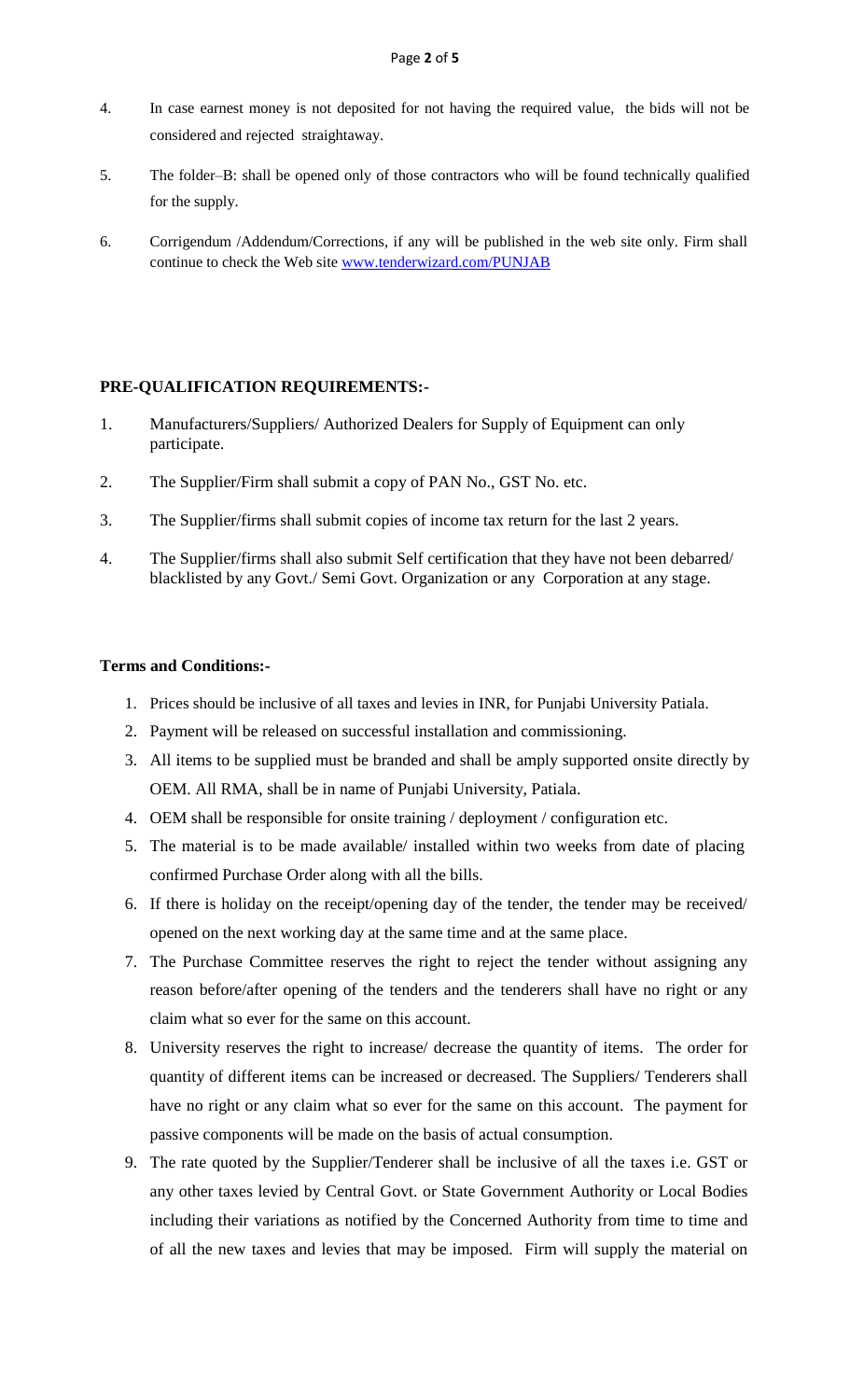quoted Rates which include F.O.R., Loading, Unloading, stacking and inclusive of all taxes. Nothing Extra shall be paid.

- 10. The Supplier/ Tenderer shall comply with the proper by- Laws and legal order of the local body or authority under the jurisdiction of which the supply is executed and pay all fees and charges for which he may be liable. Nothing extra shall be payable by the University on this account.
- 11. In case of failure of supply of material as per ordered specifications, the University reserve the right to reject the supply order and can forfeit the earnest money deposited by the firm.
- 12. In case of any dispute, the jurisdiction will be Patiala (Punjab) only.
- **13.** In case of any clarification regarding tender contact Phone No. **0175-3046434**
- **14. Equipments related specific conditions have been mentioned in the technical specifications also.**

Head Department of Physiotherapy Punjabi University, Patiala. 01753046434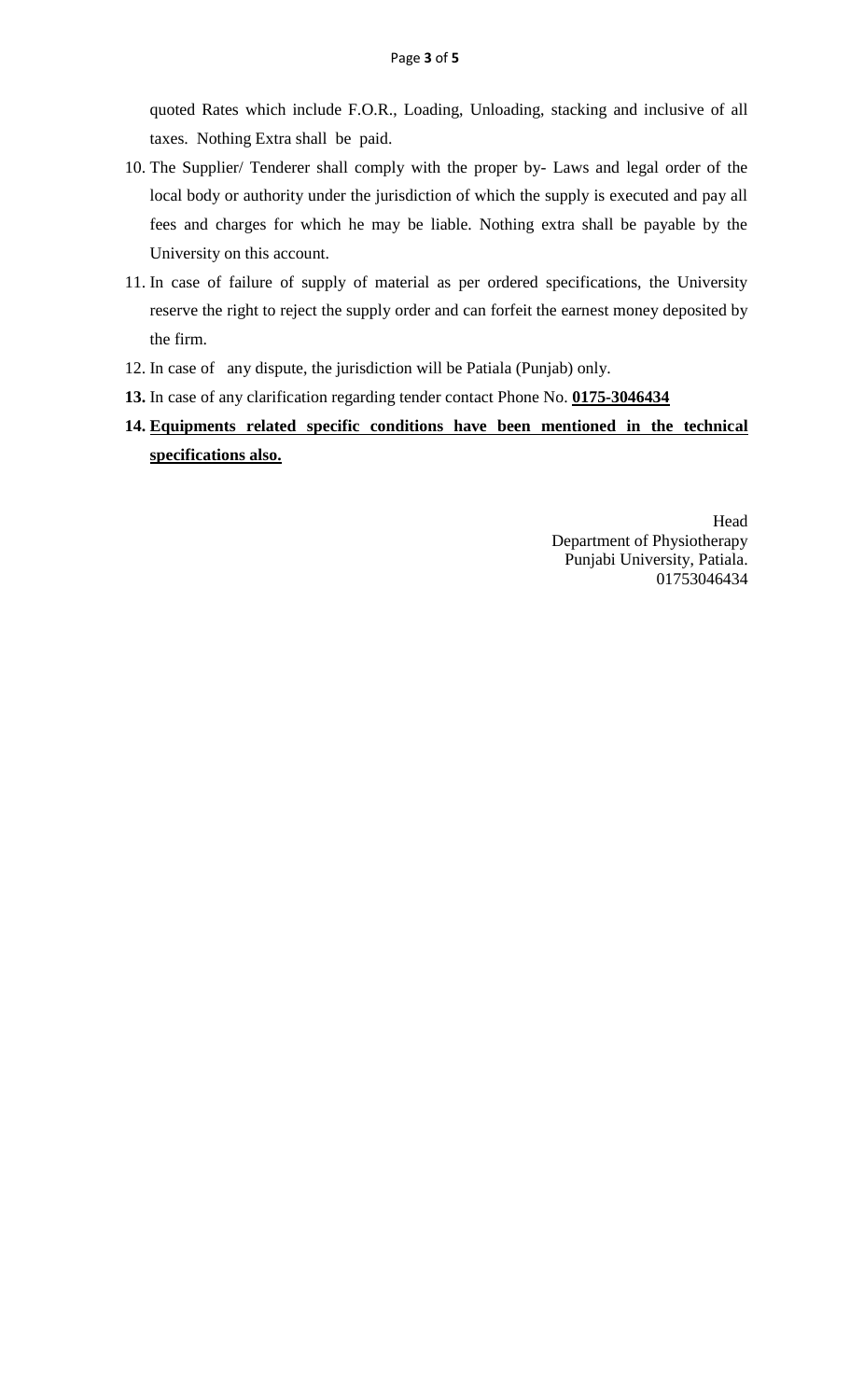### **SPECIFICATION FOR PURCHASE OF EQUIPMENTS FOR PHYSIOTHERAPY DEPARTMENT AT PUNJABI UNIVERSITY PATIALA**

### **1. ELECTROTHERAPY**

| Sr.no | <b>Name of Equipment</b>                             | <b>Specifications (Technical Specification)</b>                                         | Qty/Unit |
|-------|------------------------------------------------------|-----------------------------------------------------------------------------------------|----------|
|       |                                                      |                                                                                         |          |
| 1.    | Interferential Therapy Unit (Indian)                 | Effective upon<br>Nerve, muscle`<br>Carrier Frequency- 2kHz & 4kHz                      | 1 Nos.   |
| 2.    | Transcutaneous electrical nerve stimulator<br>(TENS) | Pain relief, Digital<br>Max. output-200Hz (Table Model)                                 | 1 Nos.   |
| 3.    | <b>NMES</b>                                          | Nerve and Muscle Stimulation (Suitcase Model)                                           | 1 Nos.   |
| 4.    | Ultrasound therapy unit                              | Tissue Healing (1MHz & 3MHz) Cont. & Pulse                                              | 1 Nos.   |
| 5.    | Hydro collator (Moist Heat therapy) Unit             | 45cm×30cm×75cm With 8 Steam Packs                                                       | 1 Nos.   |
| 6.    | Laser(Computerised & Pulsed)                         | Input Supply-230 V AC, 50 Hz, ABOVE 200MA<br>Size-11.5×8×4.5 inch, Wt- 2 Kg Approx.     | $1$ Nos. |
| 7.    | <b>Contrast Bath</b>                                 | 50×38×40cm<br>One tank special heating unit and other heavy duty<br>cooling unit, 220 V | 1 Nos.   |
| 8.    | Cervical and Lumbar Traction                         | 8 traction modes, traction force upto 90 Kgs with<br>traction table                     | $1$ Nos. |
| 9.    | Paraffin Wax bath                                    | $22x16x12$ inch with temperature controller and<br>castor facility                      | 1 Nos.   |
| 10.   | Ultraviolet Lamp                                     | Lamp with stand & timer                                                                 | $1$ Nos. |
| 11.   | <b>Infrared Probe</b>                                | With stand WITH TIMER                                                                   | 1 Nos.   |
| 12.   | Whirlpool bath                                       | Multiple valves with motorized thermostat                                               | 1 Nos.   |
| 13.   | tDCS                                                 | Single Channel, upto 2 Ma and power display                                             | 1 Nos.   |
| 14.   | <b>Cranial Stimulator</b>                            | Single Channel M1-M6 with ear Electrodes                                                | 1 Nos.   |
| 15.   | <b>EMG</b> Biofeedback                               | <b>EMG Findings &amp; Electrical Stimulation</b>                                        | 1 Nos.   |